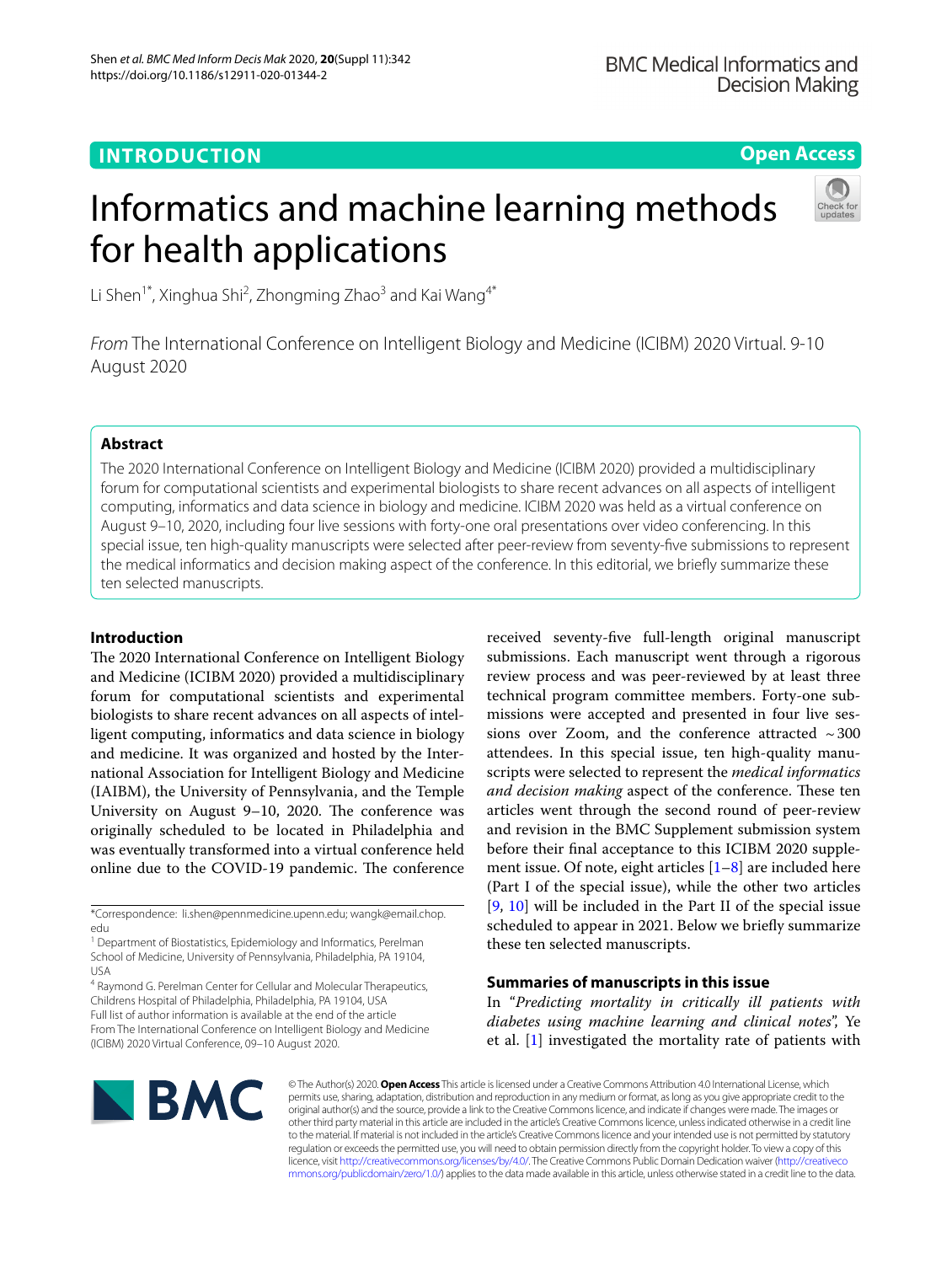diabetes admitted to intensive care unit (ICU), using machine learning and clinical notes, while previous work was mostly based on regression models and did not take clinical notes into considerations. Specifcally, the authors proposed to use Unifed Medical Language System (UMLS) resources, coupled with machine learning and natural language processing (NLP) approaches, to predict the risk of mortality. They implemented rule-based feature engineering and knowledge-guided deep learning approaches and trained a knowledge-guided convolutional neural network (CNN) model with word embeddings and UMLS Concept Unique Identifer (CUI) entity embeddings. The comparative study with a few competing methods was performed on the data from Medical Information Mart for Intensive Care III (MIMIC-III) and demonstrated the promise of the proposed method. The results indicate that machine learning models along with NLP of clinical notes provide powerful tools to help doctors predict mortality in critically ill diabetic patients.

In "*Natural Language Processing (NLP) tools in extracting biomedical concepts from research articles: a case study on autism spectrum disorder*", Peng et al. [[2\]](#page-3-4) performed a comparative study of NLP tools in extracting biomedical concepts from research articles. This study compared three NLP software tools CLAMP, cTAKES, and MetaMap, which are among the most widely used tools in the feld. Autism spectrum disorder (ASD) was used as a case study for the comparison. In the test bed, the authors collected 821 ASD-related terms from the literature as the benchmark for evaluation, and then extracted ASD-specifc vocabulary from 544 full-text articles and 20,408 abstracts of PubMed and followed by semantic type fltering. For F1 measure, CLAMP performed the best and followed by cTAKES and then Meta-Map. In addition, CLAMP yielded much higher precision than cTAKES and MetaMap, while cTAKES and Meta-Map had higher recall than CLAMP. The findings provide valuable guideline for future application of these tools.

In "*Stress detection using deep neural networks*", Li et al. [[3\]](#page-3-5) applied deep neural network models to predict/detect stress from wearable sensor signals. The authors implemented a deep 1D convolutional neural network model and a deep multilayer perceptron neural network model. Both models were applied to analyze physiological signals measured from chest-worn and wrist-worn sensors in order to perform two classification tasks. The two classifcation tasks are (1) binary stress detection and (2) 3-class emotion classifcation. Comparative studies with traditional machine learning methods were performed empirically. The proposed deep learning models yielded highly promising predication accuracy.

In "*Annotation and extraction of age and temporallyrelated events from clinical histories*", Hong et al. [\[4](#page-3-6)]

reported new development of an annotated corpus to facilitate information extraction from clinical notes, specifcally with the focus on age and temporallyrelated events in clinical history. First, the authors expanded the ShARe Semantic Schema to support the representation of age, temporal and family history information. Second, they applied this annotation schema on the 2014 ShARe eHealth Challenge corpus, and captured valuable new information under the new age and temporal information classes. Third, they developed a prototype rule-based NLP system to extract clinical events with age and temporal mentions, which yielded promising results. An interesting future direction is to develop a hybrid rule-based and deep learning NLP system. In short, the proposed annotation schema and NLP system is able to encode historical events from clinical notes, which is expected to provide valuable information to support clinical and translational research studies.

In "*SURF: identifying and allocating resources during out-of-hospital cardiac arrest*", Rao et al. [[5\]](#page-3-7) studied a signifcant clinical problem, which is to optimize the resource allocation in the public setting for treating patients with sudden cardiac arrest. They presented a conceptual framework to analyze the needs for rapid response and the involved users as well as their workfow. To match the user and the Automated External Debrillators (AEDs), they used Bipartite Matching and Integer Linear Programming. Given the high time complexity of these two methods, they further proposed a new method called Preprocessed Integer Linear Programming. Empirical studies were performed on the simulated data, and demonstrated greatly improved efficiency of the proposed method, which indicated its potential to allow matching of users with AEDs in real-time during cardiac emergency.

In "Utilizing deep learning and graph mining to identify drug use on twitter data", Tassone et al. [\[6](#page-3-8)] proposed a deep learning method based on CNN to identify tweets about drug use. The authors trained two CNN-based classifiers. The first one used 2,661 manually labeled samples, and the second one included synthetically generated tweets. Empirical studies were performed in comparison with a few competing methods including support vector machine (SVM), XGBoost, and Bidirectional Encoder Representations from Transformers (BERT), and the authors demonstrated a signifcant improvement using CNN-based models. Combining association rule mining with the CNN-based classifer identifed keywords such as "smoke", "cocaine", and "marijuana" that triggered a drug-positive classification. The proposed method is expected to help address the important problem of analyzing drug use of patients using social media data.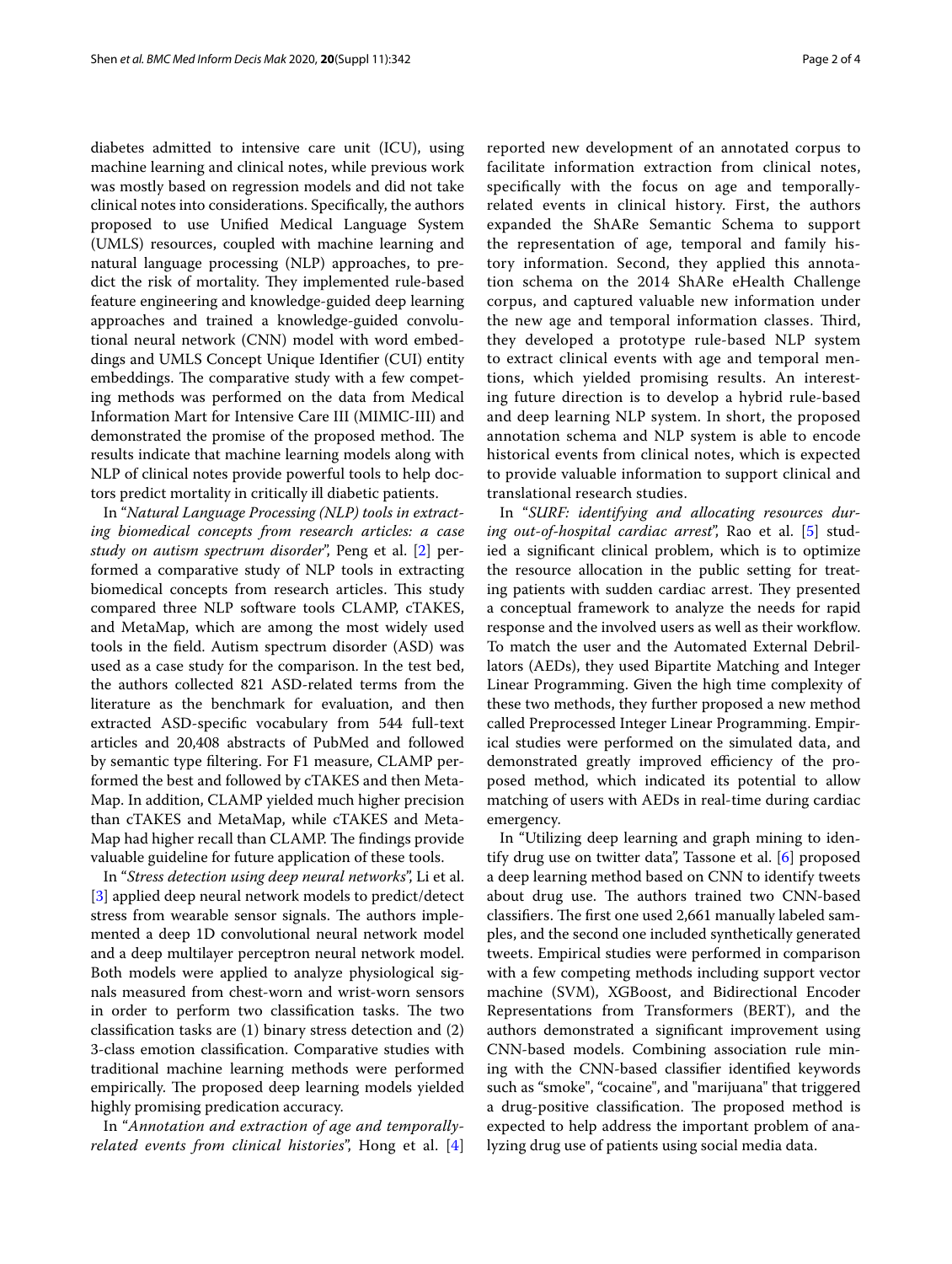In "*An interpretable risk prediction model for healthcare with pattern attention*", Kamel et al. [\[7\]](#page-3-9) developed an interpretable deep learning model to predict the patients' outcomes based on the medical records data. This model is named as Pattern Attention model with Value Embedding (PAVE), which has the following strengths. First, it takes into account real-value medical events by embedding the values into vectors, without needing to impute the missing values. Second, based on attention mechanisms, PAVE can use the attention weights to interpret the model's clinical outputs at both the event pattern level and the single event level. Extensive empirical studies on two real-world electronic health record (EHR) datasets demonstrated the improved prediction performance of PAVE over the state-of-the-art competing methods, as well as its capability for detection of many medical event patterns with high contribution rates to mortality and sepsis onset. In short, PAVE provides a promising method for interpretable clinical risk prediction from the EHR data.

In "*Comparing diferent wavelet transform on removing electrocardiogram baseline wanders and special trends*", Chen et al. [\[8](#page-3-1)] addressed a signal processing problem of Electrocardiogram (ECG), an important tool used in clinical applications of cardiovascular disorders. ECG signals are often corrupted by low-frequency baseline wander (BW) artifact, which may lead to faulty interpretations. Wavelet transform has been shown to be among the most effective method for BW removals. This paper went one step further and performed a comparative study of diferent wavelets in their ability to remove the baseline errors and preserve the original signal. Daubechies-3 and Sym-3 wavelets were found to have the best performance. These findings could facilitate future real-time processing of streaming ECG signals for clinical decision support systems.

In "*Unsupervised phenotyping of sepsis using nonnegative matrix factorization on temporal trends from a multivariate panel of physiological measurements*", Ding et al. [\[9](#page-3-2)] performed a study of unsupervised clustering of patients with sepsis admitted to the ICU, and the goal is to identify novel clinical phenotypes and to inform targeted therapies and improved care. They employed Subgraph-Augmented Non-negative Matrix Factorization (SANMF) and frequent subgraph mining to derive clinically relevant sepsis phenotypes from temporal trends of physiological data. The study was performed on the MIMIC-III data, including a cohort of 5,782 patients. Three novel phenotypes were identified to have distinct clinical characteristics and independent association with patient outcomes. These findings can help understand the disease heterogeneity and guide further treatment planning.

In "*Identifying risk factors of preterm birth and perinatal mortality using statistical and machine learning approaches*", Kothiya et al. [\[10\]](#page-3-3) studied the problem of how maternal health and lifestyle afect pregnancy outcomes. They applied statistical and machine learning methods to the medical record and life style data for predicting preterm birth and perinatal mortality. A data set with 570 variables from 3,122 enrolled women were analyzed to predict three birth outcomes: preterm living infant, full-term living infant, or perinatal mortality. Random forest was used for feature selection, followed by correlation analysis and logistic regression analysis for relating medical record and life style features to the birth outcome. These analyses identified several significant associations between maternal factors in the electronic health record data and pregnancy outcome.

### **Discussion**

Most of the studies included here were facilitated by and conducted with the valuable data resources either available in the open science domain or accessible to the authors. In five of these articles  $[1, 4, 7, 9, 10]$  $[1, 4, 7, 9, 10]$  $[1, 4, 7, 9, 10]$  $[1, 4, 7, 9, 10]$  $[1, 4, 7, 9, 10]$  $[1, 4, 7, 9, 10]$  $[1, 4, 7, 9, 10]$  $[1, 4, 7, 9, 10]$  $[1, 4, 7, 9, 10]$ , electronic health record (EHR) data were analyzed for various purposes, including (1) predicting outcomes such as mortality  $[1, 7, 10]$  $[1, 7, 10]$  $[1, 7, 10]$  $[1, 7, 10]$  $[1, 7, 10]$  $[1, 7, 10]$ , sepsis  $[7]$  $[7]$ , and preterm birth  $[10]$  $[10]$ ,  $(2)$ annotation and extraction of age and temporally-related events  $[4]$  $[4]$ , and (3) sepsis phenotyping  $[9]$  $[9]$ . In the remaining five articles  $[2, 3, 5, 6, 8]$  $[2, 3, 5, 6, 8]$  $[2, 3, 5, 6, 8]$  $[2, 3, 5, 6, 8]$  $[2, 3, 5, 6, 8]$  $[2, 3, 5, 6, 8]$  $[2, 3, 5, 6, 8]$  $[2, 3, 5, 6, 8]$  $[2, 3, 5, 6, 8]$  $[2, 3, 5, 6, 8]$ , the authors analyzed  $(1)$ publication data for extracting biomedical concepts [\[2](#page-3-4)], (2) wearable sensor data for stress detection [\[3](#page-3-5)], (3) location data for resource allocation for cardiac emergency [[5\]](#page-3-7), (4) social media data for drug use detection [[6\]](#page-3-8), and (5) ECG data for biomedical signal denoising  $[8]$  $[8]$ .

In these studies, the authors employed informatics and machine learning methods to address various health topics, including diabetes [\[1](#page-3-0)], autism spectrum disorder [\[2](#page-3-4)], stress [[3\]](#page-3-5), health research in general [[4\]](#page-3-6), cardiac arrest [[5\]](#page-3-7), drug use  $[6]$  $[6]$ , sepsis  $[7, 9]$  $[7, 9]$  $[7, 9]$ , heart disorders  $[8]$  $[8]$ , and preterm birth and perinatal mortality [[10\]](#page-3-3). To address the biomedical problems in the above health applications, these studies employed a wide range of informatics and machine learning methods, including deep learning [[1,](#page-3-0) [3](#page-3-5), [6,](#page-3-8) [7\]](#page-3-9), NLP [[1,](#page-3-0) [2](#page-3-4), [4](#page-3-6)], matching algorithms [\[5\]](#page-3-7), association mining  $[6]$ , wavelet analysis  $[8]$  $[8]$ , factor analysis [[9\]](#page-3-2), frequent graph mining [[9\]](#page-3-2), and traditional statistical machine learning [\[10](#page-3-3)].

In summary, we envision a growing interest of medical informatics and machine learning approaches to address the pressing problems in health applications. We anticipate that future ICIBM events will continue serving as a forum for researchers to exchange ideas, data, and software, and speed up the development of intelligent